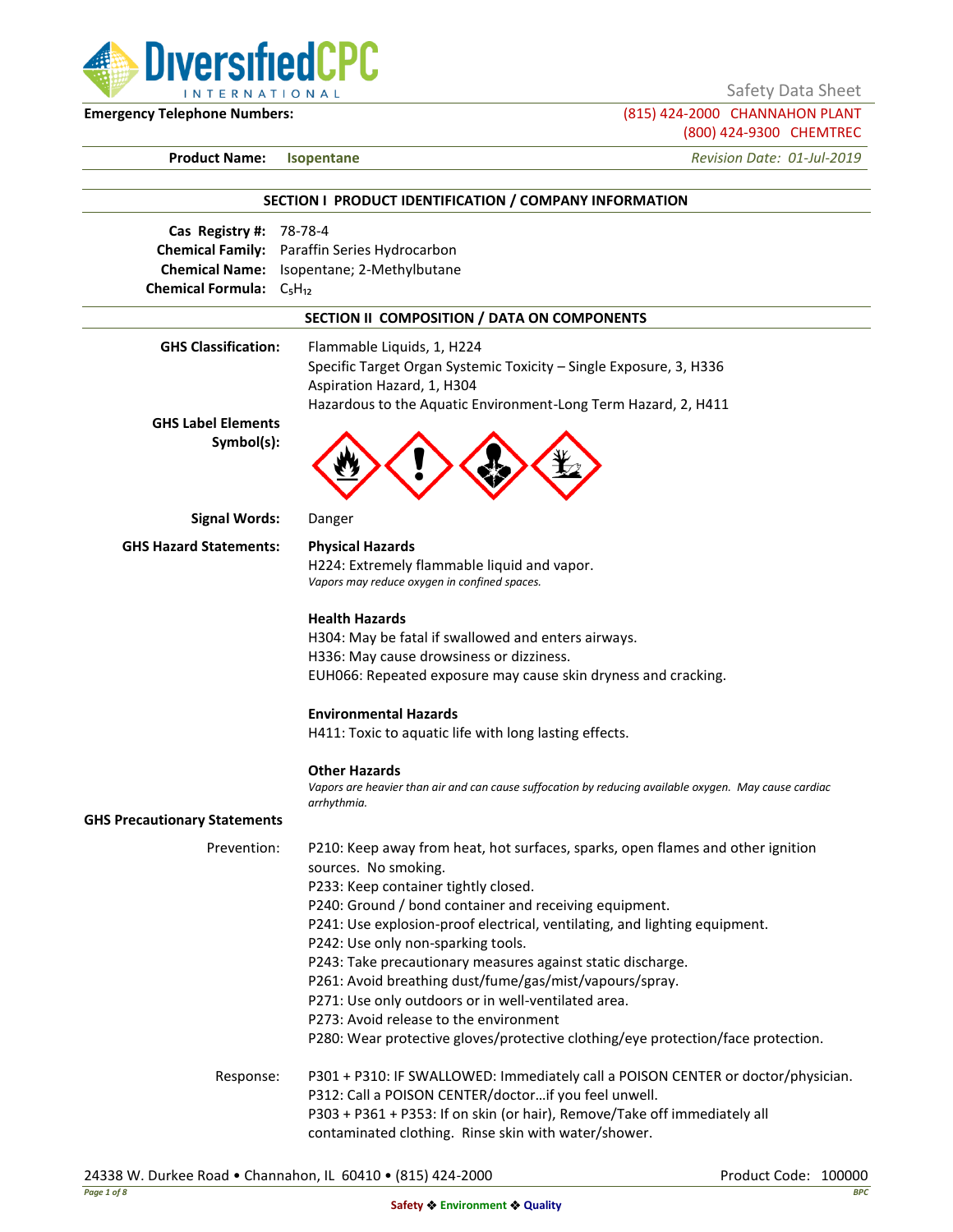

|           | P304 + P340: If INHALED: Remove person to fresh air and keep comfortable for<br>breathing.                                                                                   |
|-----------|------------------------------------------------------------------------------------------------------------------------------------------------------------------------------|
|           | P331: Do NOT induce vomiting.                                                                                                                                                |
|           | P370 + P378: In case of fire: Evacuate area. Use manufacturer/supplier or the<br>competent authority to specify appropriate media for extinction.<br>P391: Collect Spillage. |
| Storage:  | P403+P235: Store in a well-ventilated place. Keep cool.<br>P403+P233: Store in well-ventilated place Keep container tightly closed.<br>P405: Store locked up.                |
| Disposal: | P501: Dispose of Contents/Container to an approved waste disposal plant.                                                                                                     |

| SECTION III COMPOSITION / INFORMATION ON INGREDIENTS |         |            |              |  |  |
|------------------------------------------------------|---------|------------|--------------|--|--|
| <b>INGREDIENT</b>                                    | CAS No. | EINICS No. | TARGET (WT%) |  |  |
| Isopentane                                           | 78-78-4 | 201-142-8  | 100          |  |  |

## **SECTION IV FIRST AID MEASURES**

## **Emergency First Aid Procedures**

**Eye Contact:** For liquid contact, irrigate with running water for minimum of 15 minutes. Seek medical attention. **Skin Contact:** For liquid contact, warm areas gradually and get medical attention if there is evidence of frost bite or tissue damage. Flush area with lukewarm water. Do not rub affected area. If blistering occurs, apply a sterile dressing. Seek medical attention. **Inhalation:** Remove to fresh air. Artificial respiration and/or oxygen may be necessary. Consult a physician.

**Ingestion:** Keep respiratory tract clear. Do Not Induce vomiting. Seek immediate medical attention.

Most important symptoms and effects

**Acute:** Anesthetic effects at high concentrations.

**Delayed:** None known or anticipated. See Section 11 for information on effects from chronic exposure, if any.

**Notes to Physician:** Epinephrine and other sympathomimetic drugs may initiate cardiac arrhythmias in persons exposed to high concentrations of hydrocarbons (e.g., in enclosed spaces or with deliberate abuse). The use of other drugs with less arrhythmogenic potential should be considered. If sympathomimetic drugs are administered, observe for the development of cardiac arrhythmias.

## **SECTION V FIRE FIGHTING MEASURES**

## **Suitable Extinguishing Media:**

Water spray, Water mist, Foam, Dry chemical or Carbon Dioxide. Carbon dioxide can displace oxygen. Use caution when applying carbon dioxide in confined spaces.

## **Fire Fighting Procedures:**

For fires beyond the initial stage, emergency responders in the immediate hazard area should wear protective clothing. When the potential chemical hazard is unknown, in enclosed or confined spaces, a self contained breathing apparatus should be worn. In addition, wear other appropriate protective equipment as conditions warrant (see Section 8). Isolate immediate hazard area and keep unauthorized personnel out. Stop spill/release if it can be done safely. If this cannot be done, allow fire to burn. Move undamaged containers from immediate hazard area if it can be done safely. Stay away from ends of container. Water spray may be useful in minimizing or dispersing vapors and to protect personnel. Cool equipment exposed to fire with water, if it can be done safely.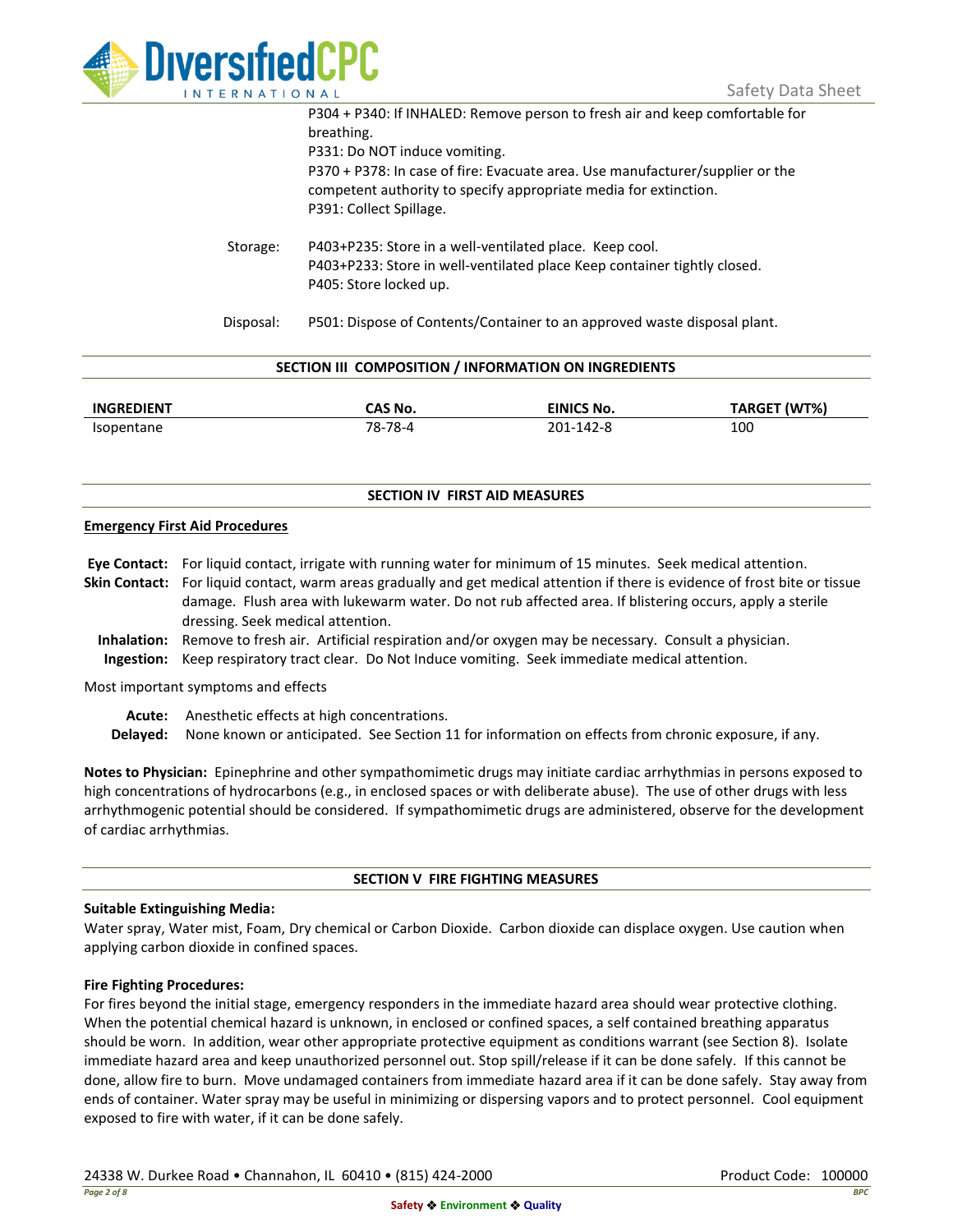

#### **Unusual Fire and Explosion Hazards:**

Extremely flammable. This material can be ignited by heat, sparks, flames, or other sources of ignition. The vapor is heavier than air. Vapors may travel considerable distances to a source of ignition where they can ignite, flash back, or explode. May create vapor/air explosion hazard indoors, in confined spaces, outdoors, or in sewers. If container is not properly cooled, it can rupture in the heat of a fire. Drains can be plugged and valves made inoperable by the formation of ice if rapid evaporation of large quantities of the liquefied gas occurs. Do not allow run-off from fire fighting to enter drains or water courses – may cause explosion hazard in drains and may reignite.

**Hazardous Combustion Products**: Combustion may yield smoke, carbon monoxide, and other products of incomplete combustion. Oxides of nitrogen and sulfur may also be formed.

*See Section 9 for Flammable Properties including Flash Point and Flammable (Explosive) Limits.*

## **NPCA - HMIS RATINGS**

| <b>HEALTH</b>              |  |
|----------------------------|--|
| <b>FLAMMABILITY</b>        |  |
| <b>REACTIVITY</b>          |  |
| <b>PERSONAL PROTECTION</b> |  |

**PERSONAL PROTECTION - (***Personal Protection Information To Be Supplied By The User)*

## **SECTION VI ACCIDENTAL RELEASE MEASURES**

## **Steps To Be Taken If Material Is Released or Spilled**

Avoid sources of ignition - ventilate area. Use water fog to evaporate or ventilate. Protect body against contact with liquid. If confined space - use self contained breathing apparatus. Consult local fire authorities.

**Personal Precautions:** Extremely flammable. Spillages of liquid product will create a fire hazard and may form an explosive atmosphere. Keep all sources of ignition and hot metal surfaces away from spill/release if safe to do so. The use of explosion-proof electrical equipment is recommended. Beware of accumulation of vapors in low areas or contained areas, where explosive concentrations may occur. Prevent from entering drains or any place where accumulation may occur. Ventilate area and allow to evaporate. Stay upwind and away from spill/release. Avoid direct contact with material. For large spillages, notify persons downwind of the spill/release, isolate immediate hazard area and keep unauthorized personnel out. Wear appropriate protective equipment, including respiratory protection, as conditions warrant (see Section 8). See Sections 2 and 7 for additional information on hazards and precautionary measures.

**Environmental Precautions:** Stop spill/release if it can be done safely. Water spray may be useful in minimizing or dispersing vapors. Prevent product from entering drains. If product contaminates rivers and lakes or drains inform respective authorities.

**Methods for Containment and Clean-Up**: Contain spillage, and then collect with noncombustible absorbent material. Place in containier for disposal according to local / national regulations. Notify relevant authorities in accordance with all applicable regulations.

Recommended measures are based on the most likely spillage scenarios for this material; however local conditions and regulations may influence or limit the choice of appropriate actions to be taken.

## **SECTION VII HANDLING AND STORAGE**

**Precautions for safe handling:** Comply with state and local regulations. Avoid contact with skin, eyes and clothing. Avoid breathing vapors. Keep away from heat or sources of ignition. Prohibit smoking in areas of storage or use. Take precautionary measures against static discharge. Use good personal hygiene practices and wear appropriate personal protective equipment (see section 8).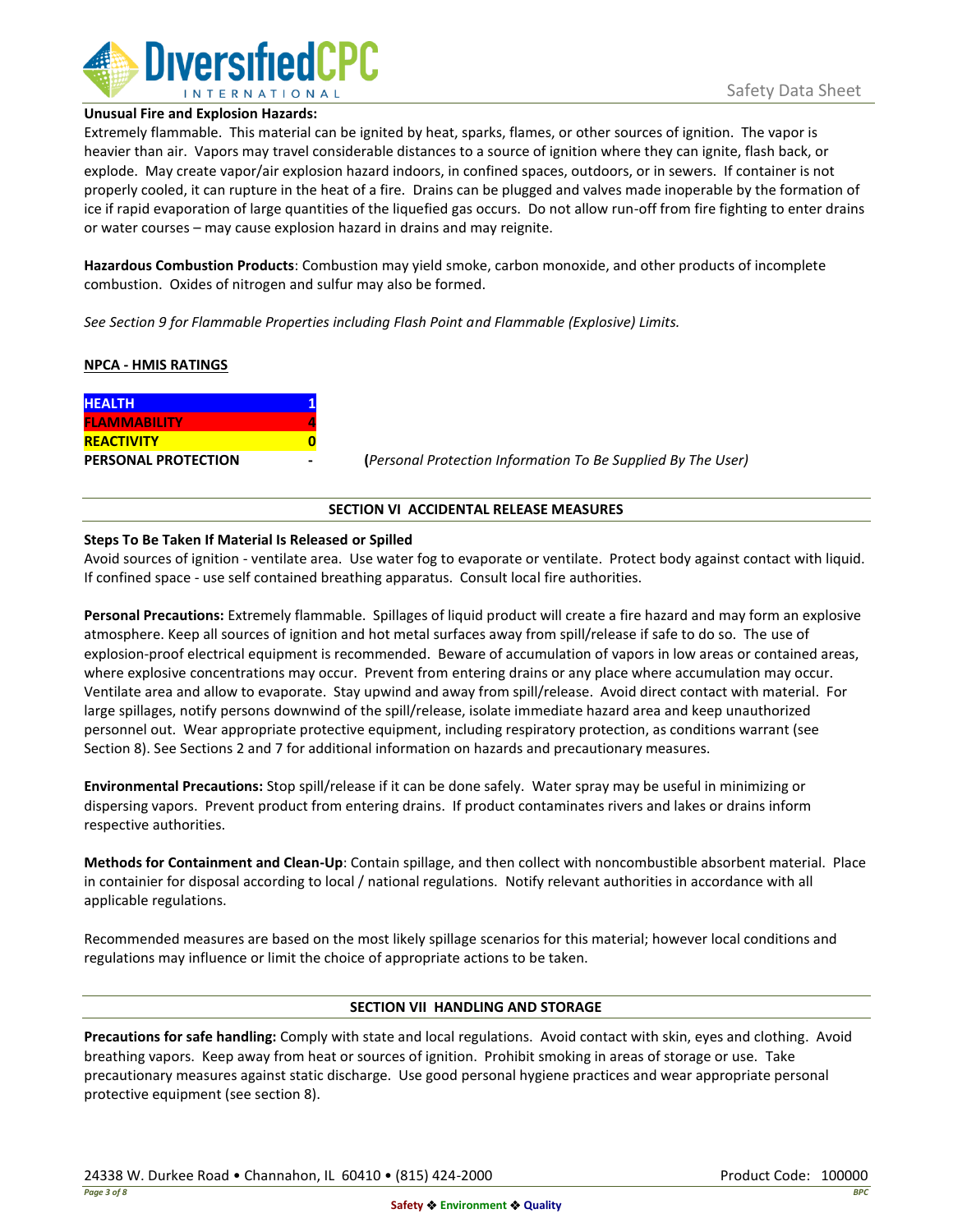

Vapors can accumulate in confined spaces and limit oxygen available for breathing. Use only with adequate ventilation. The use of explosion-proof electrical equipment is recommended and may be required (see appropriate fire codes). Refer to NFPA-70 and/or API RP 2003 for specific bonding/grounding requirements. Electrostatic charge may accumulate and create a hazardous condition when handling or processing this material. To avoid fire or explosion, dissipate static electricity during transfer by grounding and bonding containers and equipment before transferring material. Do not enter confined spaces such as tanks or pits without following proper entry procedures such as ASTM D-4276 and 29CFR 1910.146.

**Conditions for safe storage:** Keep container(s) tightly closed and properly labeled. Use and store this material in cool, dry, well ventilated areas away from heat, direct sunlight, hot metal surfaces, and all sources of ignition. Store only in approved containers. Post area "No Smoking or Open Flame." Keep away from any incompatible material (see Section 10). Protect container(s) against physical damage. Outdoor or detached storage is preferred. Indoor storage should meet OSHA standards and appropriate fire codes.

"Empty" containers retain residue and may be dangerous. Do not pressurize, cut, weld, braze, solder, drill, grind, or expose such containers to heat, flame, sparks, or other sources of ignition. They may explode and cause injury or death.

| SECTION VIII EXPOSURE CONTROLS / PERSONAL PROTECTION |                                                                                                                                                                                                                                                                                                                                                                                                                                                                                                                                            |                           |                                   |                          |                  |
|------------------------------------------------------|--------------------------------------------------------------------------------------------------------------------------------------------------------------------------------------------------------------------------------------------------------------------------------------------------------------------------------------------------------------------------------------------------------------------------------------------------------------------------------------------------------------------------------------------|---------------------------|-----------------------------------|--------------------------|------------------|
| <b>Exposure Limits</b>                               |                                                                                                                                                                                                                                                                                                                                                                                                                                                                                                                                            |                           |                                   |                          |                  |
| Component                                            |                                                                                                                                                                                                                                                                                                                                                                                                                                                                                                                                            | <b>ACIGH</b><br>TLV (TWA) | <b>ACIGH</b><br><b>TLV (STEL)</b> | <b>OSHA PEL</b><br>(TWA) | <b>OTHER PEL</b> |
| Isopentane                                           |                                                                                                                                                                                                                                                                                                                                                                                                                                                                                                                                            | 1000 ppm                  |                                   |                          |                  |
|                                                      |                                                                                                                                                                                                                                                                                                                                                                                                                                                                                                                                            |                           |                                   |                          |                  |
| <b>Engineering Controls:</b>                         | If current ventilation practices are not adequate to maintain airborne concentrations below<br>the established exposure limits, additional engineering controls may be required.                                                                                                                                                                                                                                                                                                                                                           |                           |                                   |                          |                  |
| <b>Personal Protection:</b>                          |                                                                                                                                                                                                                                                                                                                                                                                                                                                                                                                                            |                           |                                   |                          |                  |
| Eye/Face Protection:                                 | The use of eye protection (such as splash goggles) that meets or exceeds ANSI Z.87.1 is<br>recommended when there is potential liquid contact to the eye. Depending on conditions<br>of use, a face shield may be necessary.                                                                                                                                                                                                                                                                                                               |                           |                                   |                          |                  |
| Skin Protection:                                     | Impervious, insulated gloves recommended.                                                                                                                                                                                                                                                                                                                                                                                                                                                                                                  |                           |                                   |                          |                  |
| <b>Respiratory Protection:</b>                       | A NIOSH approved, self-contained breathing apparatus (SCBA) or equivalent operated in a<br>pressure demand or other positive pressure mode should be used in situations of oxygen<br>deficiency (oxygen content less than 19.5 percent), unknown exposure concentrations, or<br>situations that are immediately dangerous to life or health (IDLH).<br>A respiratory protection program that meets or is equivalent to OSHA 29 CFR 1910.134 and<br>ANSI Z88.2 should be followed whenever workplace conditions warrant a respirator's use. |                           |                                   |                          |                  |

Suggestions provided in this section for exposure control and specific types of protective equipment are based on readily available information. Users should consult with the specific manufacturer to confirm the performance of their protective equipment. Specific situations may require consultation with industrial hygiene, safety, or engineering professionals.

## **SECTION IX PHYSICAL AND CHEMICAL PROPERTIES Appearance & Odor:** Clear, colorless liquid with sweet petroleum odor. **Odor Threshold:** No Data **pH:** Not Applicable **Melting / Freezing Point:** No Data **Initial Boiling Point / Range:** +82 °F **Flash Point (Method) :** -60 °F (Estimated) **Evaporation Rate:** > 1 (Ethyl Ether = 1.0)

## 24338 W. Durkee Road • Channahon, IL 60410 • (815) 424-2000 Product Code: 100000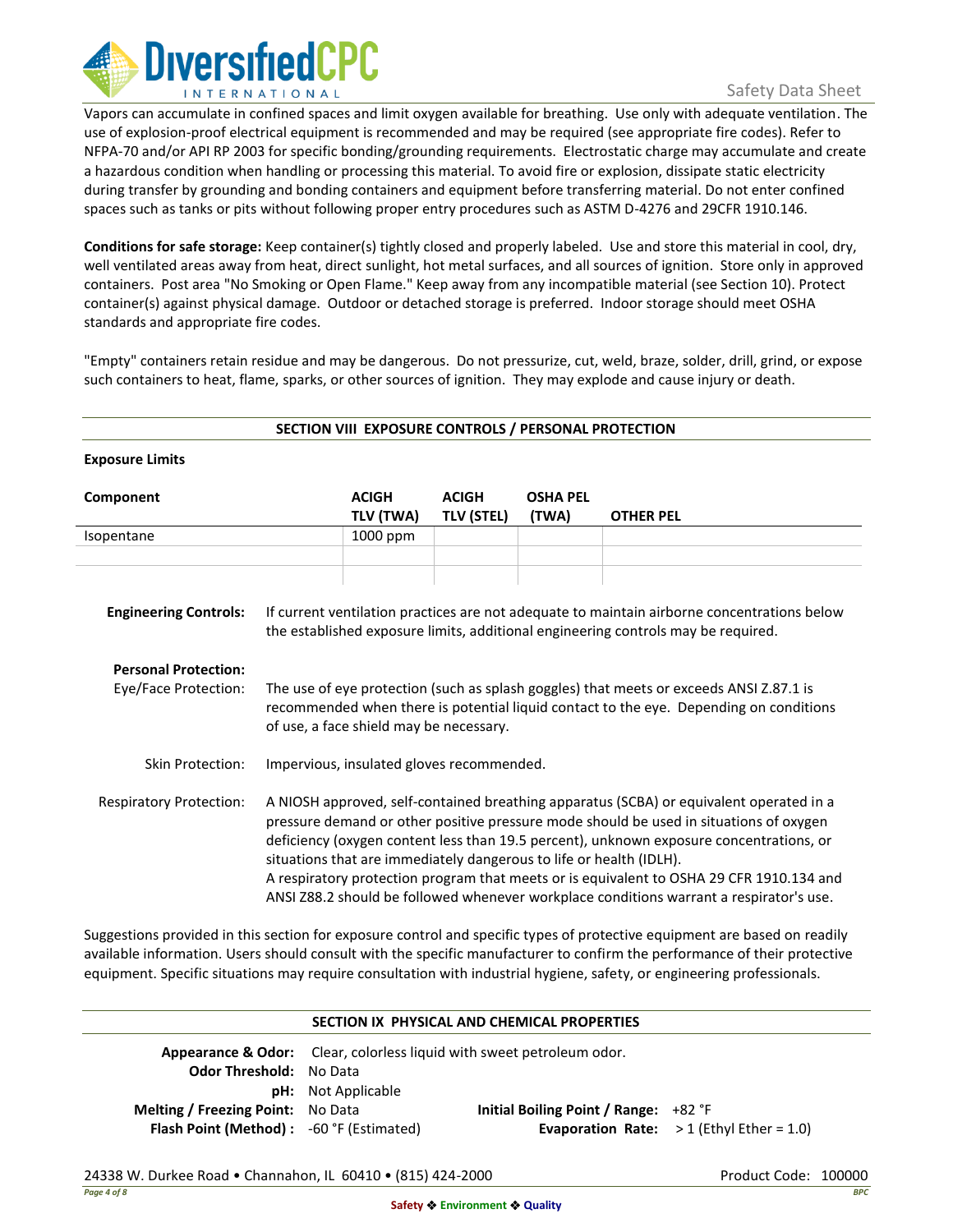

**Vapor Pressure @ 70 °F:** 11.6 PSIA **Vapor Density (air = 1.00):** 2.491 **Specific Gravity (H2O = 1.00) :** 0.625 **Solubility in Water @ 70 °F:** 0% **Percent Volatile by Volume :** 100% **Auto-ignition temperature:** 788 °F **Decomposition Data:** No Data **Viscosity**: No Data

**Lower Explosion Limit:** 1.4% (vol.) Gas in air **Upper Explosion Limit:** 7.6% (vol.) Gas in air

## **SECTION X STABILITY AND REACTIVITY**

**Stability:** Stable **Hazardous Polymerization:** Can not occur

**Incompatibility (Materials to Avoid):** May react with strong oxidizing agents, eg. chlorates, nitrates, peroxides. **Hazardous Decomposition Products:** Carbon monoxide, volatile hydrocarbon vapors **Conditions to Avoid:** High heat, spark, and open flames

## **SECTION XI TOXICOLOGICAL INFORMATION**

## **Effects Of Over Exposure**

**Ingestion:** Aspiration hazard! **Inhalation:** Inhalation of vapor may produce anesthetic effects and feeling of euphoria. Prolonged overexposure can cause rapid breathing, headache, dizziness, narcosis, unconsciousness, and death from asphyxiation, depending on concentration and time of exposure. **Skin Contact:** May degrease the skin.

**Eye Contact:** Liquid can cause severe irritation, redness, tearing, blurred vision, and possible freeze burns.

**Specific Target Organ Toxicity (Single Exposure):** Not expected to cause organ effects from single exposure. **Specific Target Organ Toxicity (Repeated Exposure):** Not expected to cause organ effects from repeated exposure. **Carcinogenicity:** Not expected to cause cancer. This substance is not listed as a carcinogen by IARC, NTP or OSHA. **Germ Cell Mutagenicity:** Not expected to cause heritable genetic effects. **Reproductive Toxicity:** Not expected to cause reproductive toxicity.

**Other Comments:** High concentrations may reduce the amount of oxygen available for breathing, especially in confined spaces. Hypoxia (inadequate oxygen) during pregnancy may have adverse effects on the developing fetus.

## **Information on Toxicological Effects of Components**

## **Isopentane**

*Target Organs:* No systemic or neurotoxic effects were noted in rats exposed to concentrations of isopentane as high as 2,250 ppm for 12 weeks.

*Reproductive Toxicity:* No data.

## **n-Pentane**

*Target Organs:* No systemic or neurotoxic effects were noted in rats exposed to concentrations of n-pentane as high as 3,000 ppm for 16 weeks.

*Reproductive Toxicity:* No adverse developmental effects were observed in rats exposed to n-pentane; no observed adverse effect level = 20 mg/l.

## **SECTION XII ECOLOGICAL INFORMATION**

May cause long-term adverse effects in the aquatic environment.

## **Toxicity to fish**

Isopentane : LC50: 3,1 mg/l Exposure time: 96 HR Species: Oncorhynchus mykiss (rainbow trout) n-Pentane : LC50: 4,3 mg/l

24338 W. Durkee Road • Channahon, IL 60410 • (815) 424-2000 Product Code: 100000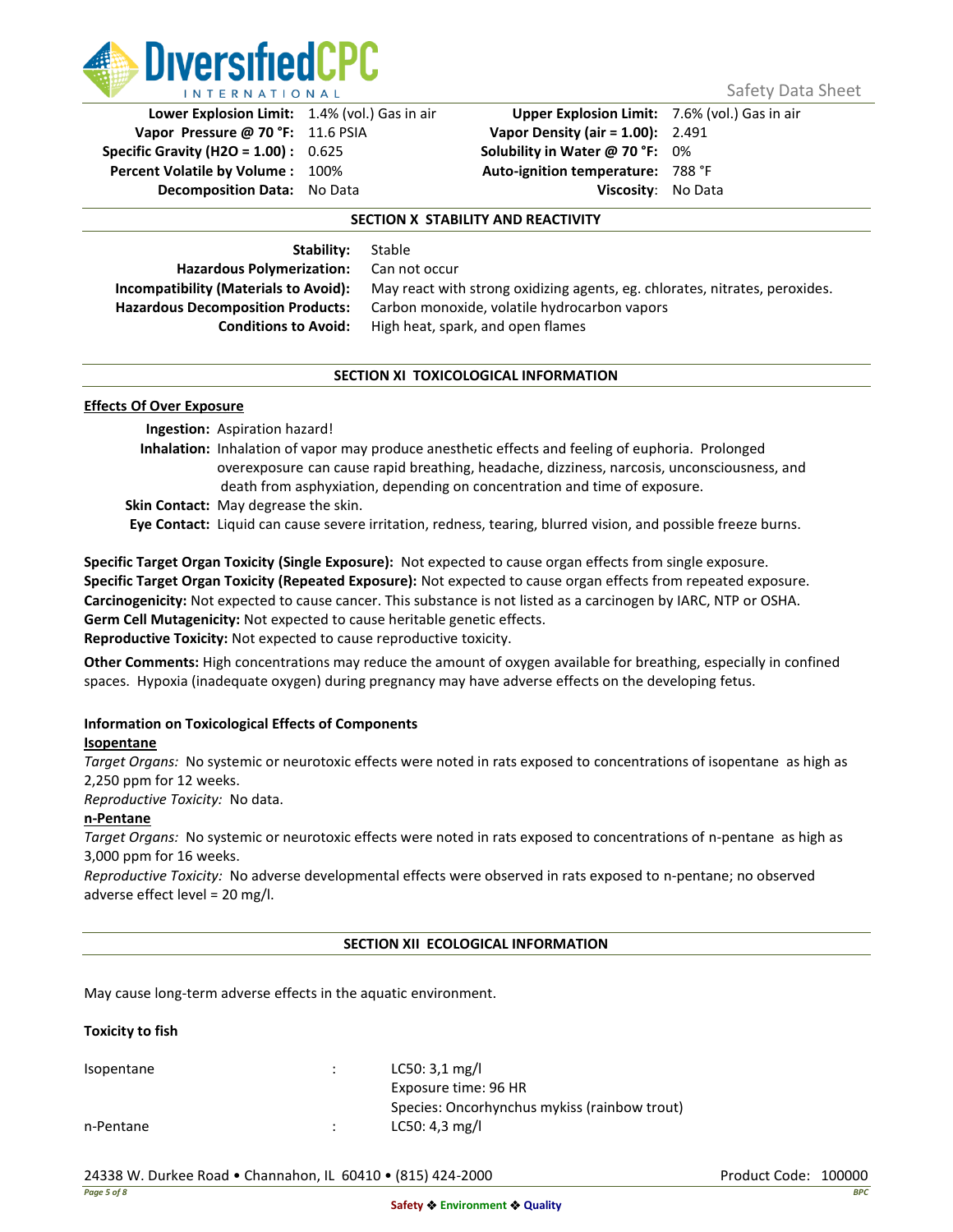

## Exposure time: 96 HR Species: Oncorhynchus mykiss (rainbow trout)

## **Toxicity to daphnia and other aquatic invertebrates**

| Isopentane |   | EC50: 2,3 mg/l                      |
|------------|---|-------------------------------------|
|            |   | Exposure time: 48 HR                |
|            |   | Species: Daphnia magna (Water flea) |
| n-Pentane  | ÷ | EC50: $2,7$ mg/l                    |
|            |   | Exposure time: 48 HR                |
|            |   | Species: Daphnia magna (Water flea) |

**Persistence and Degradability:** The hydrocarbons in this material are expected to be inherently biodegradable. In practice, hydrocarbon gases are not likely to remain in solution long enough for biodegradation to be a significant loss process.

**Bioaccumulative Potential:** Not expected as having the potential to bioaccumulate.

**Other Adverse Effects:** An environmental hazard cannot be excluded in the event of unprofessional disposal or handling. May be Toxic to aquatic life. May cause long lasting harmful effects to aquatic life.

## **SECTION XIII DISPOSAL INFORMATION**

## **Waste Disposal**

- (1) Mechanical Recovery
- (2) Flare-Off At Safe Location (Vapors)
- (3) Exhaust to Atmosphere in Safe Location (No Open Flames)

This material, if it must be discarded, may meet the criteria of a hazardous waste as defined by US EPA under RCRA (40 CFR 261) or other State and local regulations. Measurement of certain physical properties and analysis for regulated components may be necessary to make a correct determination. If this material is classified as a hazardous waste, federal law requires disposal at a licensed hazardous waste disposal facility.

The product should not be allowed to enter drains, water courses or the soil. Do not contaminate ponds, waterways or ditches with chemical or used container. Send to a licensed waste management company.

*\*\* Comply With All State and Local Regulations \*\**

## **SECTION XIV TRANSPORT INFORMATION**

## **Transport Information**

UN1265, Pentane, 3, PG I

## **SECTION XV REGULATIONS**

## **Regulatory Information**

## **Chemical Inventories**

**USA TSCA:** All components of this product are listed on the TSCA Inventory.

**Europe Einecs:** All components in this product are listed on EINECS

**Canada Domestic Substances List (DSL):** This product and/or all of its components are listed on the Canadian DSL.

**Australia AICS:** All components of this product are listed on AICS.

**Korea ECL:** All components in this product are listed on the Korean Existing Chemicals Inventory (KECI).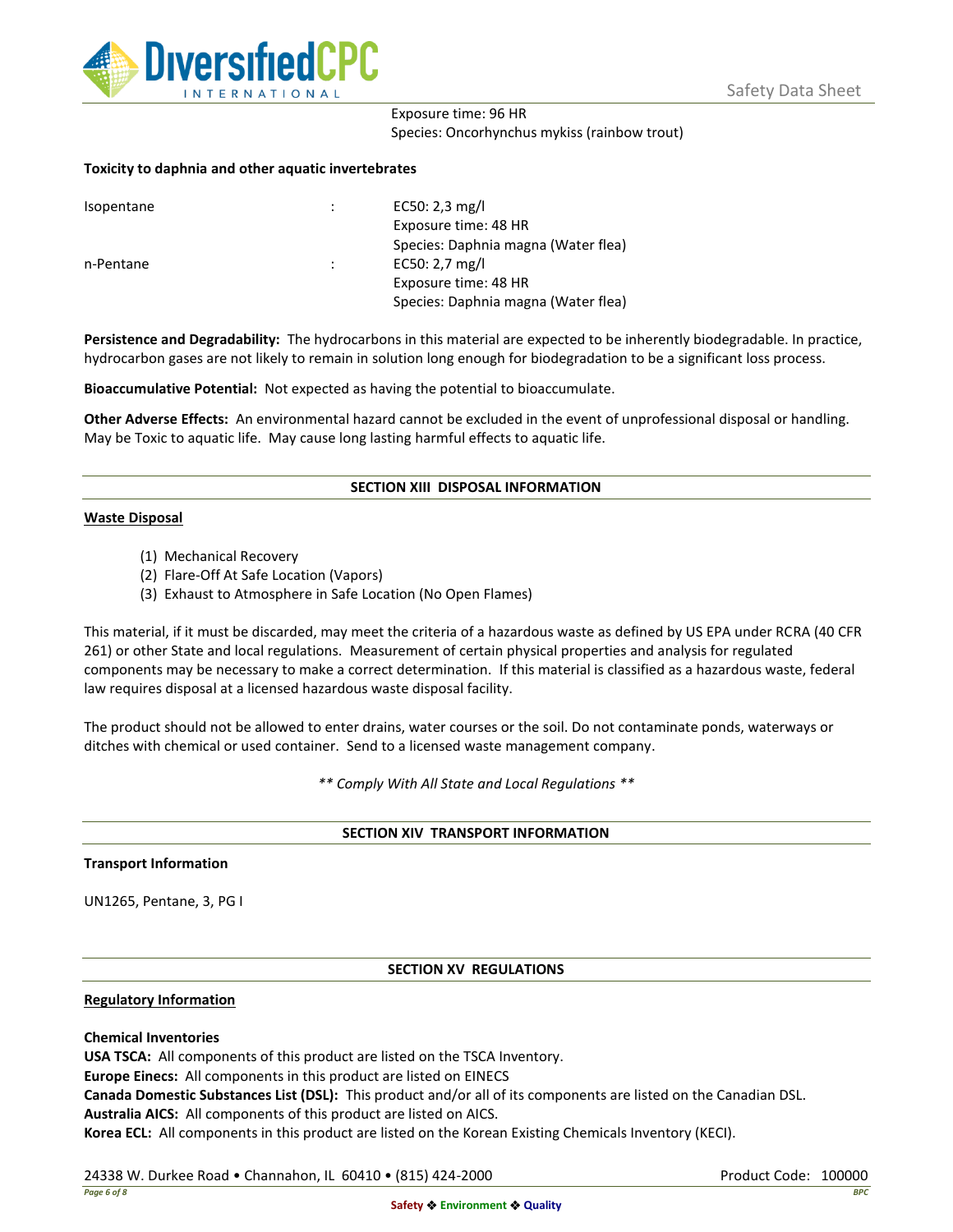

**Japan Miti (ENCS):** All components of this product are listed on MITI.

## **SARA Title III:**

## **CERCLA/SARA (Section 302) Extremely Hazardous Substances and TPQs (in pounds):**

This material does not contain any chemicals subject to the reporting requirements of SARA 302 and 40 CFR 372.

## **SARA (311, 312) Hazard Class:**

Acute Health: No Chronic Health: No Fire Hazard: Yes Pressure Hazard: No

SARA (313) Chemicals: Not listed

**California Proposition 65:** This material does not contain any chemicals which are known to the State of California to cause cancer, birth defects or other reproductive harm at concentrations that trigger the warning requirements of California Proposition 65.

## **EC Classification:**

F+ Extremely flammable

Xn Harmful



N Dangerous for the environment

## **Risk phrases:**

12 Extremely flammable.

R51/53: Toxic to aquatic organisms, may cause long-term adverse effects in the aquatic environment.

R65: Harmful: may cause lung damage if swallowed.

R66: Repeated exposure may cause skin dryness or cracking.

R67: Vapors may cause drowsiness and dizziness.

## **Safety phrases:**

- 9 Keep container in a well-ventilated place.
- 16 Keep away from sources of ignition -No smoking.
- 29 Do not empty into drains
- 33 Take precautionary measures against static discharges.
- 61 Avoid release to the environment. Refer to special instructions/safety data sheet
- 62 If swallowed, do not induce vomiting: seek medical advice immediately and show this container or label where possible

## **SECTION XVI OTHER INFORMATION**

Watch for leaks and spills. Keep containers sealed and store in cool, well-ventilated area. Bond and ground containers during liquid transfer. Provide means to control leaks and spills. Protect from sources of ignition. Prohibit smoking in areas of storage or use. Do not mix with finely divided alkali or alkaline earth metals. Comply with all state and local regulations.

The information provided in this Safety Data Sheet is correct to the best of our knowledge, information and belief at the date of its publication. The information given is designed only as guidance for the safe handling, use, processing, storage, transportation, disposal and release and is not to be considered a warranty or quality specification. The information